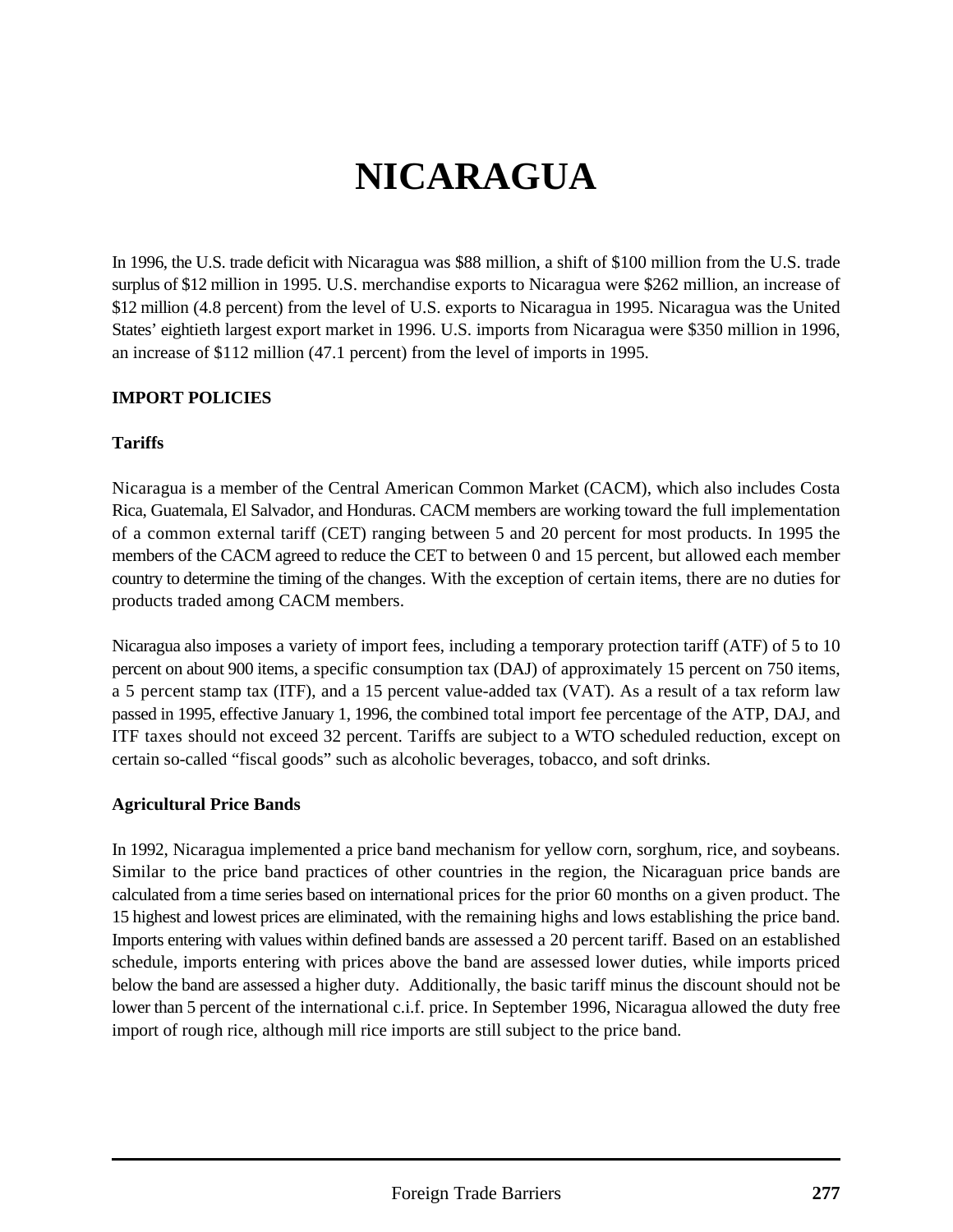# **Nicaragua**

#### **GOVERNMENT PROCUREMENT**

The 1981 Law of Administrative Contracting by the State, Decentralized/Autonomous Agencies, and Municipalities sets out clear guidelines for government procurement. However, in practice, many government agencies and parastatals engage in direct purchasing outside of the legal framework.

#### **LACK OF INTELLECTUAL PROPERTY PROTECTION**

Nicaragua made substantial progress in 1996 toward concluding a bilateral intellectual property rights agreement with the United States that would go beyond the protection levels afforded under the WTO Agreement on Trade-Related Aspects of Intellectual Property Rights (TRIPs). However, at the beginning of 1997 negotiations had not been concluded.

### **Copyrights**

Piracy of video recordings, unauthorized video and sound recordings, broadcast theft, and piracy of U.S. satellite signals by the local cable television operators are widespread. The current law, which dates from 1904, does not explicitly protect computer software, which contributes to endemic piracy of these products. A draft copyright law languished in the previous National Assembly. A report prepared by the International Intellectual Property Alliance estimated that losses in Nicaragua due to copyright infringements cost U.S. firms \$5.4 million annually.

#### **Patents**

The current patent law, which dates to 1899, fails to meet international standards for term of protection and for subject matter subject to patentability. A new draft patent law was prepared by the executive branch in the previous government and submitted to the National Assembly, but was not actively considered. In July 1995, Nicaragua acceded to the Paris Convention for the Protection of Industrial Property. The Nicaraguan Government is currently implementing article two of the Paris Convention (including national treatment), although implementation of other Paris Convention norms is awaiting new Nicaraguan legislation.

#### **Trademarks**

Nicaragua's trademark law currently provides inadequate protection for trademarks, especially well-known marks. However, in November 1994, the Central American Convention for the Protection of Industrial Property, of which Nicaragua is a signatory, was revised. The Convention has been signed by the Nicaraguan executive branch, but has not yet been ratified by the National Assembly. The Convention is intended to ensure compatibility with the Paris Convention and Uruguay Round TRIPs provisions. The Convention will not take effect until all Central American countries become signatories. Two Central American countries have not decided whether to sign the Convention.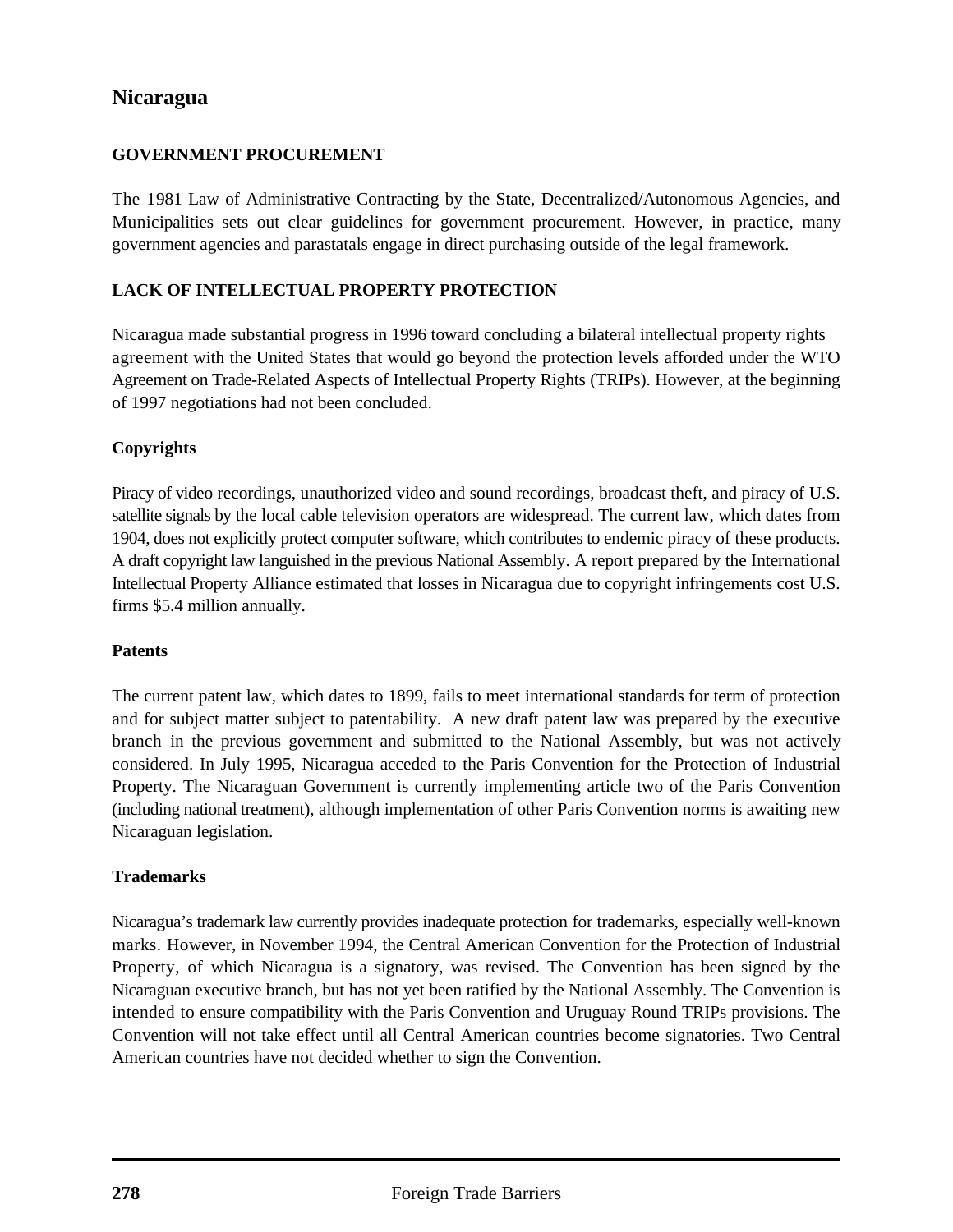# **Nicaragua**

#### **INVESTMENT BARRIERS**

Sandinista-era cases of expropriation of U.S. citizen-owned investments or properties are a continuing problem. Although the Chamorro government said that resolution of these cases was a priority, resolution of cases has been slow. The United States continues to press Nicaragua to provide prompt, adequate and effective relief to affected U.S. owners and investors.

In order to receive the benefit of the 1991 Foreign Investment Law -- which provides guaranteed repatriation of profits and repatriation of original capital three years after the initial investment - investments must be approved by an interagency foreign investment committee. These approvals can be time-consuming and contain criteria -- e.g., approval by the government's environmental agency -- which lack clear definition. Investments may be made without foreign investment committee approval, but such investments do not enjoy repatriation guarantees.

The 1980 Law of Agents, Representatives, and Distributors of Foreign Products provides for considerable protection of the interests of local agents and distributors. In contrast, for investors, the resolution of commercial and investment disputes is unpredictable. The legal system is cumbersome, and the enforcement of judicial rulings is uncertain and sometimes subject to non-judicial considerations.

In July 1995, the Governments of Nicaragua and the United States concluded the U.S.-Nicaragua Bilateral Investment Treaty (BIT) which was designed to improved the investment climate by recognizing intellectual property rights, and by guaranteeing the repatriation of capital and compensation for damages. Nicaragua's National Assembly ratified the BIT in June 1996. The treaty has not yet been submitted to the U.S. Senate for ratification. Submission of the BIT to the Senate for ratification has been linked to Nicaraguan progress in resolving U.S. citizen property claims and in improving protection of intellectual property rights.